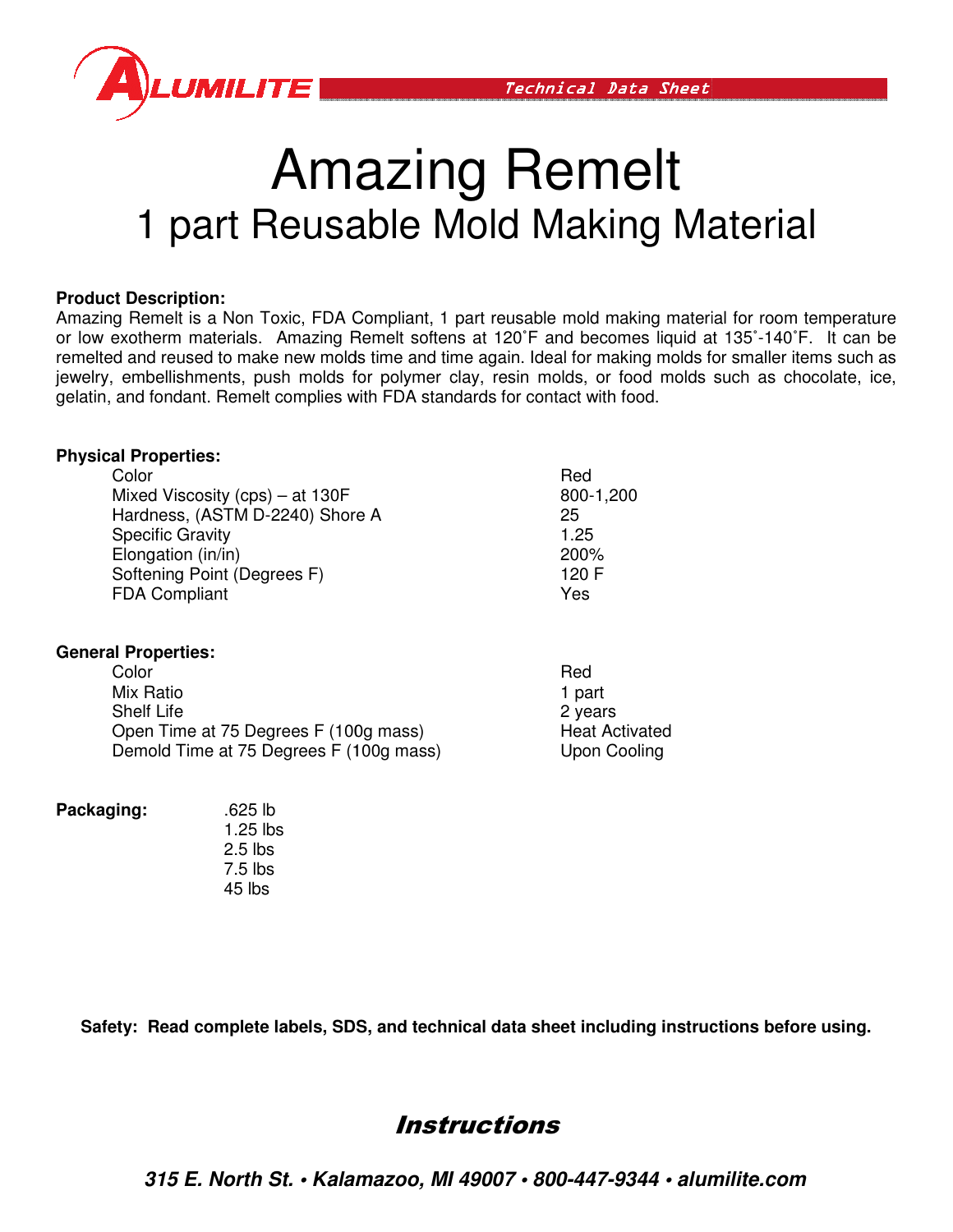

# Keep materials out of the reach of children, do not take internally, and do not use in any way other than it's<br>intended use.

#### **Before Starting**

Make sure your work area is appropriate for melting, stirring, and pouring mold making materials as they can and will stain any porous materials such as carpet and clothing.

#### **1. Mold Preparation**

Before melting Amazing Remelt and pouring your mold, there are a few things you can do to ensure a good mold.

Thoroughly clean and remove all dirt/contaminates. Make sure mold box and part are sealed to eliminate the possibility of leakage or Remelt wicking into the part. Amazing Remelt will leak out of any small cracks in your mold box and it is imperative that **leakage or Remelt wicking into the part.** Amazing Remelt will leak out of any small cracks in your mold box and it is imperative that<br>you make sure your mold box is sealed prior to pouring. If your mold box does leak, try you make sure your mold box is sealed prior to pouring. If your mold box does leak, try using clay, tape, or air in a can to quickly cool<br>the material to stop flow. Remember, Amazing Remelt is hot and can burn, therefore box is sealed prior to pouring and wear gloves or use a hot pad when handling.

Make sure that your master is fastened securely to your mold base to prevent it from floating.

#### **2**. **Mold Release**

Mold release is required on original/master prior to pouring Amazing Remelt. It is also required when casting replicas. Ston Alumilite UMR mold release are suitable for non-food applications. Use non-stick cooking spray for molds being used for food applications. Avoid pouring over porous material in which Amazing Remelt may wick into. Make sure that your master is fastened securely to your mold base to prevent it from floating.<br>2. Mold Release<br>Mold release is required on original/master prior to pouring Amazing Remelt. It is also required when casting r Stoner or

#### **3. Heating Instructions**

Remove lid and warm Amazing Remelt to 140°F in an oven, microwave, or double boiler. On average a .625 lb. container should take Alumilite UMR mold release are suitable for non-food applications. Use non-stick cooking spray for molds being used for food<br>applications. Avoid pouring over porous material in which Amazing Remelt may wick into.<br>**3. Heati** material. Do not exceed 190°F. Overheating will cause the material to boil and introduce unwanted air bubbles. bubbles.

#### **4. Pouring**

material. Do not exceed 190°F. Overheating will cause the material to boil and introduce unwanted air bubbles.<br>**4. Pouring**<br>Once the material is completely melted, pour the Amazing Remelt slowly in one corner of your mold naturally around your master. This process allows the Remelt to roll over your master avoiding air entrapment. Avoid pouring directly over or onto your master.

#### **5. Avoiding Air Bubbles**

The first step in avoiding excessive air bubbles is to heat it slowly and not boil the Amazing Remelt. Stopping the microwave or removing from heat source every 30-40 seconds and gently stirring Amazing Remelt will help it heat more evenly. Secondly, remember that Amazing Remelt will begin to thicken as it cools, therefore having your mold box ready for pouring is important. Pour Amazing Remelt soon after you verify that it has completely melted. Lastly, gently warming your original and mold box with a hair dryer can help to keep Remelt in the liquid state longer. Pouring into a cold mold box will reduce the materials ability to naturally flow around and over original if the first thing it hits is a cold surface.

#### **6. Casting**

Food applications: Amazing Remelt works well with chocolate, fondant, gumpaste, butter, gelatin, water, or any other product that does not produce heat above 130°F. Store resin molds separately from food molds. Food-grade molds should only be used with food grade casting materials (such as chocolate, sugar, fondant, or butter) to prevent contamination contamination.

**Resin Casting:** Casting resins often generate heat as they cure. The larger the mass of casting resin, the more heat or exotherm is created. This heat may cause the Amazing Remelt to soften, distort or even melt. Cooling the mold in the refrigerator prior to casting can slow the reaction time and reduce the amount of heat the curing resin generates allowing you to use the particular resin and keep it **Resin Casting:** Casting resins often generate heat as they cure. The larger the mass of casting resin, the more heat or exotherm is created. This heat may cause the Amazing Remelt to soften, distort or even melt. Cooling and/or thin castings (beads, buttons, embellishments, etc.) successfully when the mold and resin are refrigerated prior to casting. Longer setting resins such as Amazing Clear Cast do not create as much heat because of the slow cure cast items a bit larger, although casting items over 1/4 thick can generate enough heat as well to re-melt or deform molds. Pouring in layers can allow you to keep exotherms lower for projects that have thicker areas. cast items a bit larger, although casting items over 1/4 thick can generate enough heat as well to re-melt or deform molds. Pouring in layers can allow you to keep exotherms lower for projects that have thicker areas.<br>7. S d/or thin castings (beads, buttons, embellishments, etc.) successfully when the mold and resin are refrigerated prior to casting.<br>nger setting resins such as Amazing Clear Cast do not create as much heat because of the slo and therefore can be used to

#### **7. Storage & Shelf Life**

cycles it goes through and if new Remelt was added to older material. Molds can be preserved by placing them in plastic storage bags or plastic wrap and placing them in a cool area. Avoid prolonged exposure to sun or heat, including cars, as product can or melt. *Store resin molds separately from food molds.* Food-grade molds should only be used with food grade casting materials (such as chocolate, sugar, fondant, or butter) to prevent contamination. was added to older material. Molds can be preserved by placing them in plastic storage bags<br>area. Avoid prolonged exposure to sun or heat, including cars, as product can soften, deform,<br><u>n food *molds.*</u> Food-grade molds s can soften, deform,

### **315 E. North St. • Kalam lamazoo, MI 49007 • 800-447-9344 • alum lumilite.com**